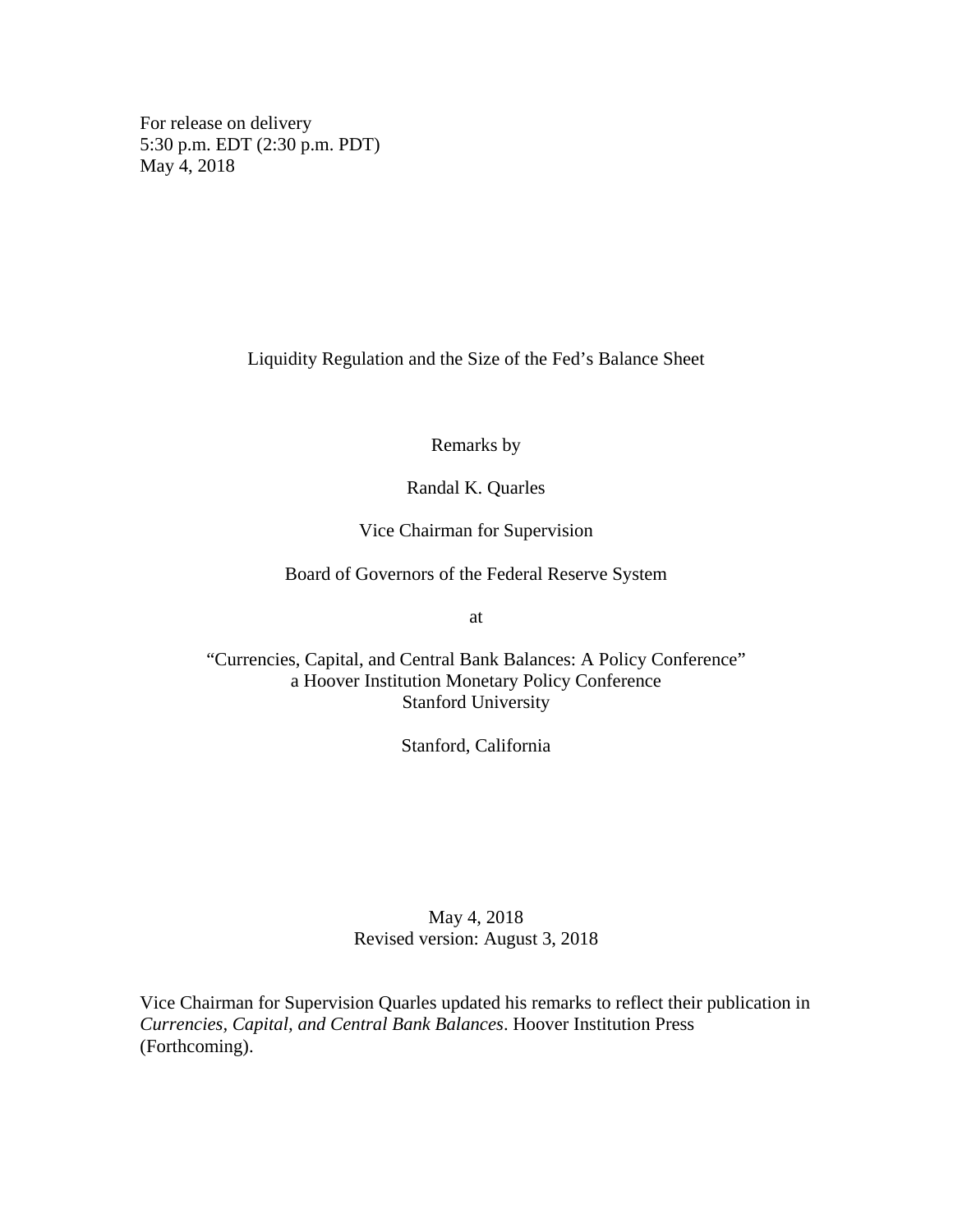Thank you very much to the Hoover Institution for hosting this important conference and to John Taylor and John Cochrane for inviting me to participate.<sup>[1](#page-1-0)</sup> In my capacity as both the Vice Chairman for Supervision at the Board of Governors and a member of the Federal Open Market Committee (FOMC), part of my job is to consider the intersection of financial regulatory and monetary policy issues, the subject of my discussion today. This topic is both complex and dynamic, especially as both regulation and the implementation of monetary policy continue to evolve.

One important issue for us at the Fed, and the one that I will spend some time reflecting on today, is how post-crisis financial regulation, through its incentives for bank behavior, may influence the size and composition of the Federal Reserve's balance sheet in the long run. Obviously, the whole excessively kaleidoscopic body of financial regulation is admittedly difficult to address in the time we have today, so I will focus on a particular component -- the Liquidity Coverage Ratio (LCR--and its link to banks' demand for U.S. central bank reserve balances. Besides illuminating this particular issue, I hope my discussion will help illustrate the complexities associated with the interconnection of regulatory and monetary policy issues in general. Also, let me emphasize at the outset that I will be touching on some issues that the Board and the FOMC are in the process of observing and evaluating and, in some cases, on which we may be far from reaching any final decisions. As such, my thoughts on these issues are my own and are likely to evolve, benefiting from further discussion and our continued monitoring of bank behavior and financial markets over time.

<span id="page-1-0"></span><sup>&</sup>lt;sup>1</sup> The views I express here are my own and not necessarily those of the Federal Reserve Board or the Federal Open Market Committee.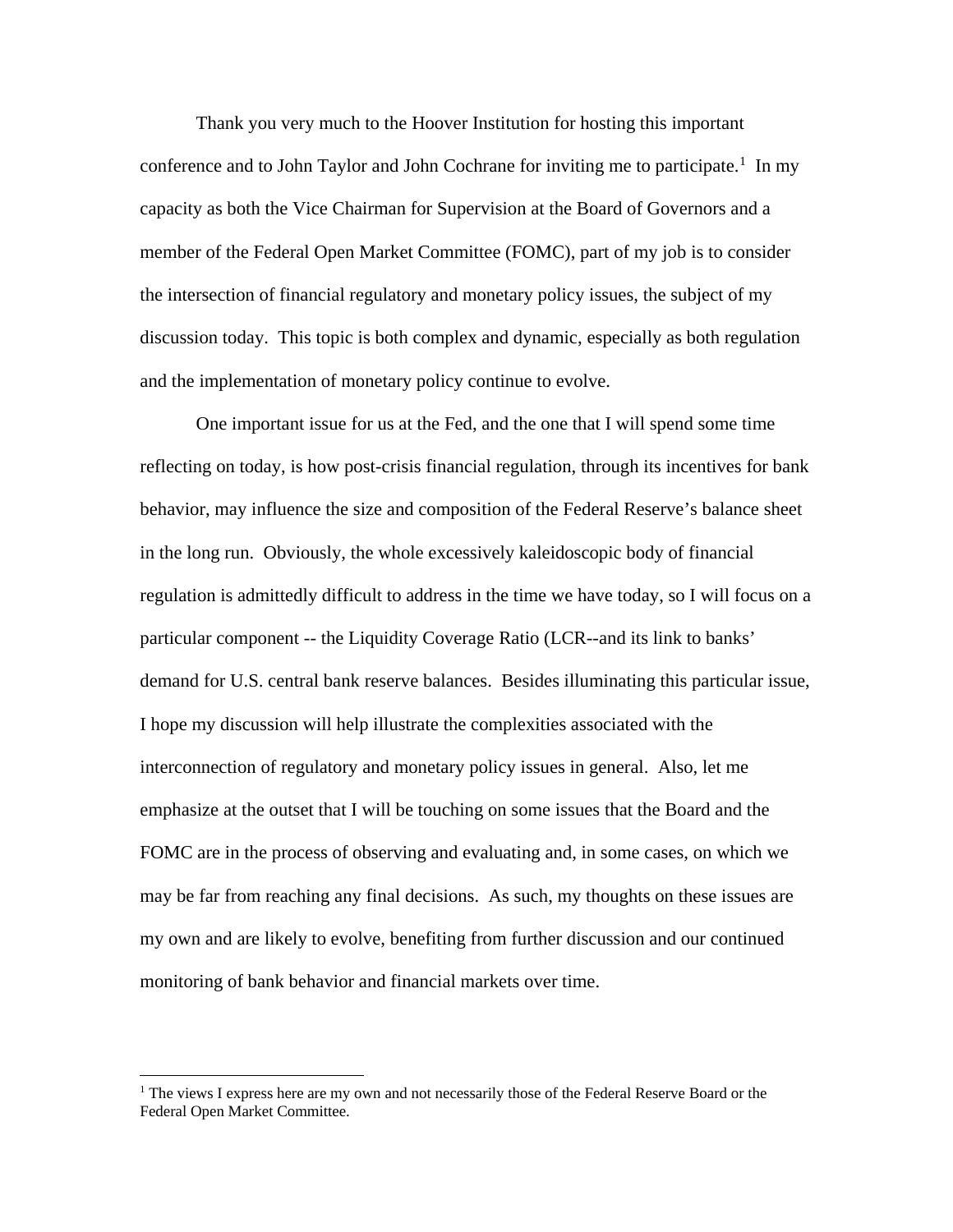## **Monetary Policy and the Efficiency of the Financial System**

Before I delve into the more specific complicated subject of how one type of bank regulation affects the Fed's balance sheet, let me say a few words about financial regulation more generally.

As I have said previously, I view promoting the safety, soundness, and *efficiency* of the financial system as one of the most important roles of the Board. Improving efficiency of the financial system is not an isolated goal. The task is to enhance efficiency while maintaining the system's resiliency. Take, for example, the Board's two most recent and material proposals, the stress capital buffer and the enhanced supplementary leverage ratio (eSLR). The proposal to modify the eSLR, in particular, initially raised questions in the minds of some as to whether it would reduce the ability of the banking system to weather shocks. A closer look at the proposal shows that the opposite is true. The proposed change simply restores the original intent of leverage requirements as a backstop measure to risk-based capital requirements. As we have seen, a leverage requirement that is too high favors high-risk activities and disincentivizes lowrisk activities.

We had initially calibrated the leverage ratio at a level that caused it to be the binding constraint for a number of our largest banks. As a result, those banks had an incentive to add risk rather than reduce risk in their portfolios because the capital cost of each additional asset was the same whether it was risky or safe, and the riskier assets would produce the higher return. The proposed recalibration eliminates this incentive by returning this leverage ratio to a level that is a backstop rather than the driver of decisions at the margin. Yet, because of the complex way our capital regulations work together--

 $-2-$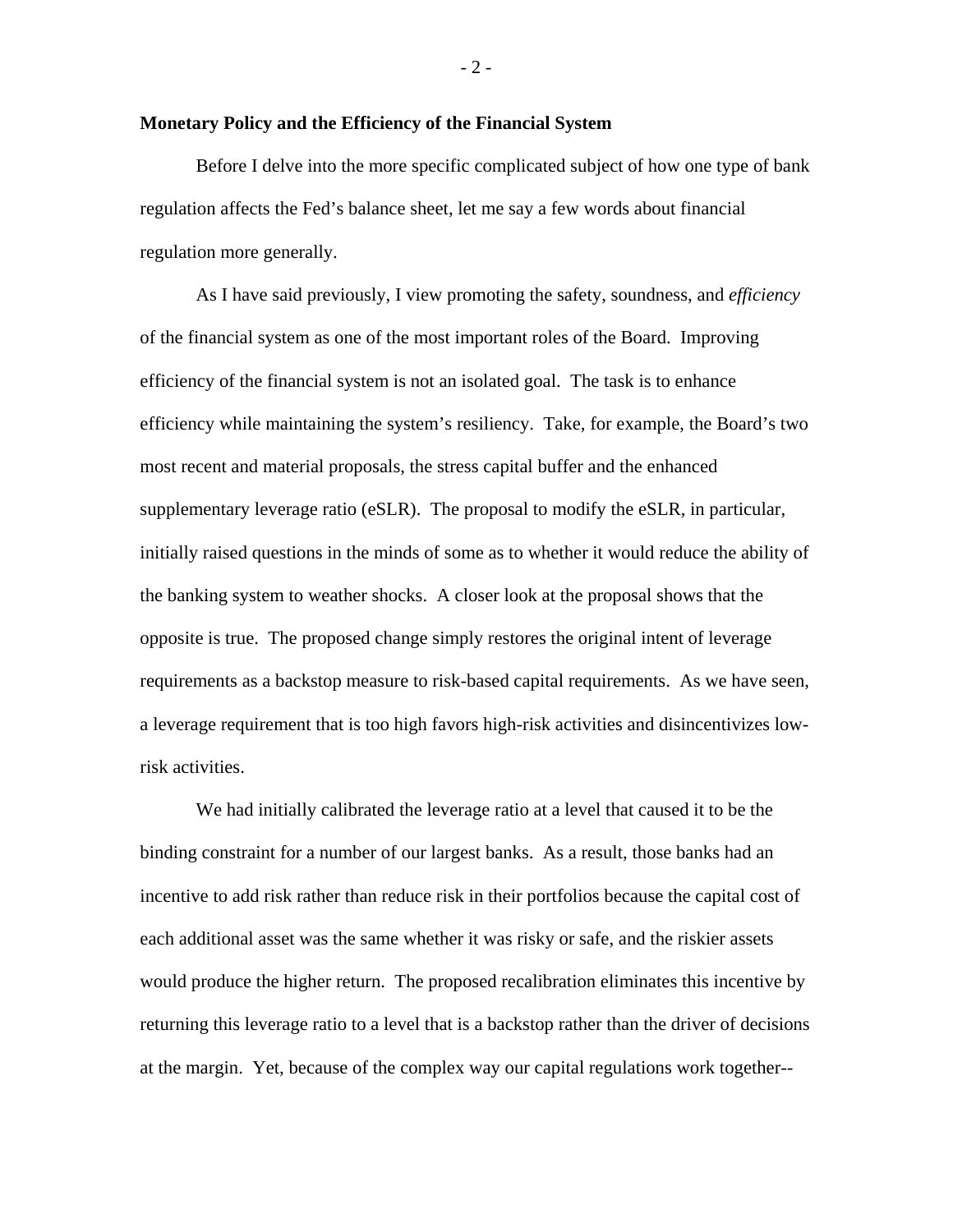with risk-based constraints and stress tests regulating capital at both the operating and holding company levels--this improvement in incentives is obtained with virtually no change in the overall capital requirements of the affected firms. Federal Reserve staff estimate the proposal would potentially reduce capital requirements across the eight large banks subject to the proposal by \$400 million, or 0.04 percent of the \$955 billion in capital these banks held as of September [2](#page-3-0)017.<sup>2</sup> So this recalibration is a win-win: a material realignment of incentives to reduce a regulatory encouragement to take on risk at a time when we want to encourage prudent behavior without any material capital reduction or cost to the system's resiliency. Taken together, I believe these new rules will maintain the resiliency of the financial system and make our regulation simpler and more risk sensitive.

## **Liquidity Regulations**

Let me now back up to the time just before the financial crisis and briefly describe the genesis of liquidity regulations for banks. Banking organizations play a vital role in the economy in serving the financial needs of U.S. households and businesses. They perform this function in part through the mechanism of maturity transformation--that is, taking in short-term deposits, thereby making a form of short-term, liquid investments available to households and businesses, while providing longer-term credit to these same entities. This role, however, makes banking firms vulnerable to the potential for rapid, broad-based outflows of their funding (a so-called run), and these institutions must

- 3 -

<span id="page-3-0"></span><sup>&</sup>lt;sup>2</sup> Required capital at the bank subsidiaries of these firms would be reduced by larger amounts--and would only allow the firm to move that capital to different subsidiaries within the firm—but, more importantly, the overall capital regime prevents this capital from being distributed out of the banking organization as a whole except in this de minimis amount. Thus, the overall organization retains the same capital levels without the structure of capital regulation creating an incentive to add risk to the system.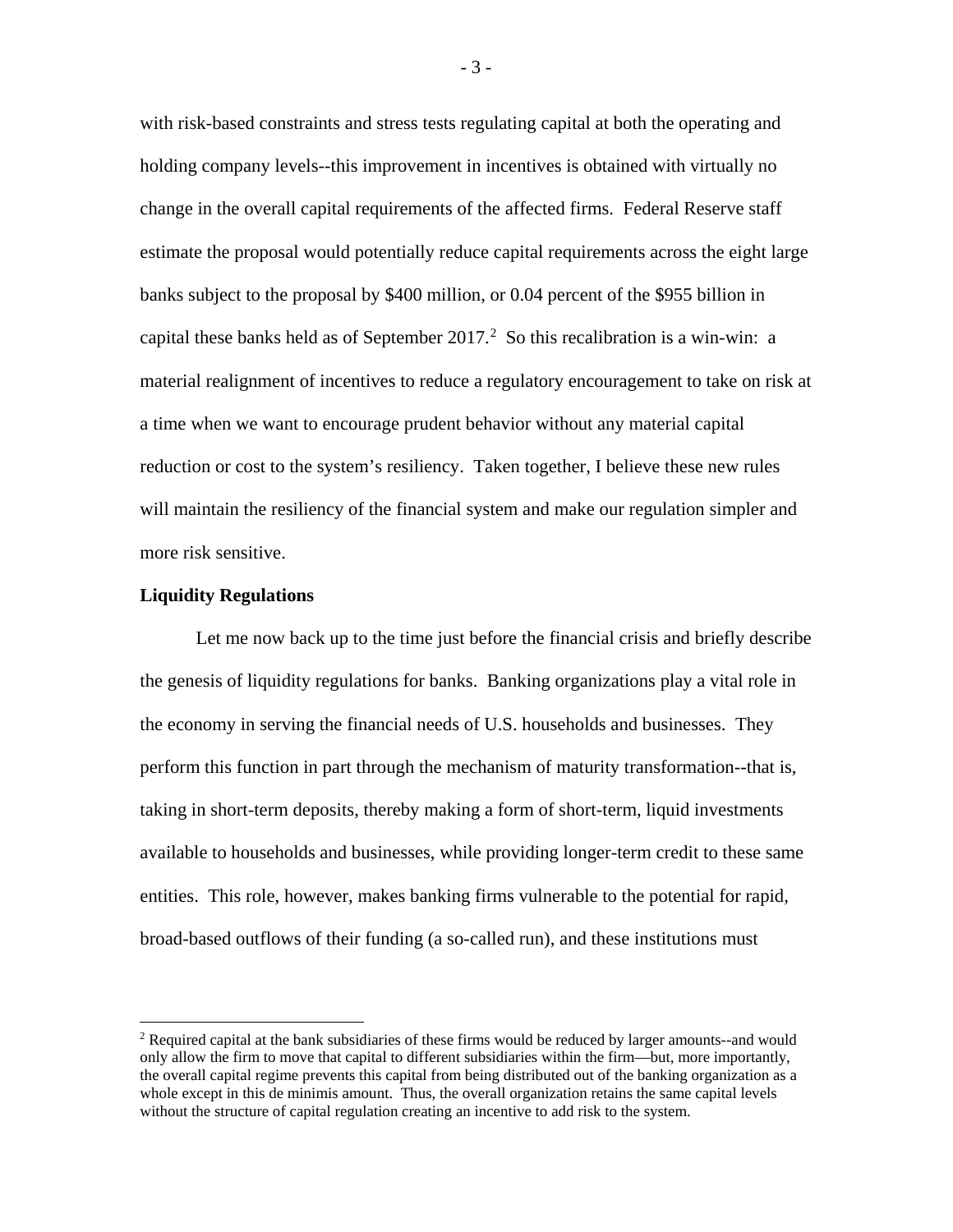therefore balance the extent of their profitable maturity transformation against the associated liquidity risks. $3$  Leading up to the 2007-09 financial crisis, some large firms were overly reliant on certain types of short-term funding and overly confident in their ability to replenish their funding when it came due. Thus, during the crisis, some large banks did not have sufficient liquidity, and liquidity risk management at a broader set of institutions proved inadequate at anticipating and compensating for potential outflows, especially when those outflows occurred rapidly. [4](#page-4-1)

In the wake of the crisis, central banks and regulators around the world implemented a combination of regulatory reforms and stronger supervision to promote increased resilience in the financial sector. With regard to liquidity, the prudential regulations and supervisory programs of the U.S. banking agencies have resulted in significant increases in the liquidity positions and changes in the risk management of our largest institutions. And, working closely with other jurisdictions, we have also implemented global liquidity standards for the first time. These standards seek to limit the effect of short-term outflows and extended overall funding mismatches, thus improving banks' liquidity resilience.

One particular liquidity requirement for large banking organizations is the Liquidity Coverage Ratio, or LCR, which the U.S. federal banking agencies adopted in 2014.<sup>[5](#page-4-2)</sup> The LCR rule requires covered firms to hold sufficient high-quality liquid assets

<span id="page-4-0"></span> $3$  While deposit insurance helps mitigate the incentive for many depositors to run, it cannot fully eliminate this risk. For a discussion of this vulnerability, see Douglas W. Diamond and Philip H. Dybvig (1983), "Bank Runs, Deposit Insurance, and Liquidity," *Journal of Political Economy*, vol. 91 (June), pp. 401-19.

<span id="page-4-1"></span><sup>4</sup> See Senior Supervisors Group (2009), *Risk Management Lessons from the Global Banking Crisis of 2008* (New York: Federal Reserve Bank of New York, October),

<span id="page-4-2"></span>https://www.newyorkfed.org/medialibrary/media/newsevents/news/banking/2009/SSG\_report.pdf.<br><sup>5</sup> For a full description of the U.S. LCR, including which banks are covered, see Regulation WW--Liquidity Risk Management Standards, 12 C.F.R. pt. 249 (2017), [https://www.gpo.gov/fdsys/granule/CFR-2017](https://www.gpo.gov/fdsys/granule/CFR-2017-title12-vol4/CFR-2017-title12-vol4-part249) [title12-vol4/CFR-2017-title12-vol4-part249.](https://www.gpo.gov/fdsys/granule/CFR-2017-title12-vol4/CFR-2017-title12-vol4-part249)

- 4 -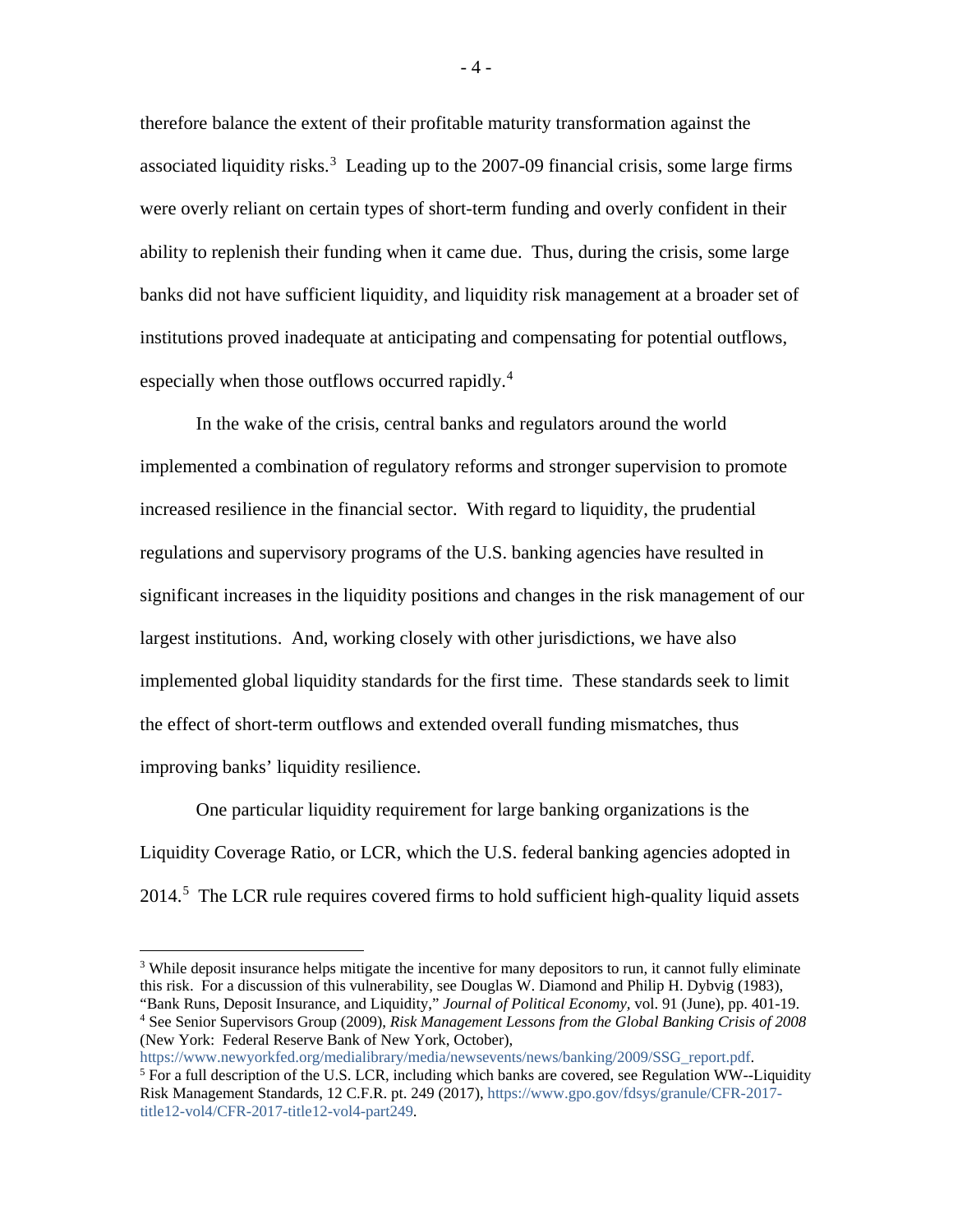(HQLA)--in terms of both quantity and quality--to cover potential outflows over a 30-day period of liquidity stress. The LCR rule allows firms to meet this requirement with a range of cash and securities and does not apply a haircut to reserve balances or Treasury securities based on the estimated liquidity value of those instruments in times of stress. Further, firms are required to demonstrate that they can monetize HQLA in a stress event without adversely affecting the firm's reputation or franchise.

The rules have resulted in some changes in the behavior of large banks and in market dynamics. Large banks have adjusted their funding profiles by shifting to more stable funding sources. Indeed, taken together, the covered banks have reduced their reliance on short-term wholesale funding from about 50 percent of total assets in the years before the financial crisis to about 30 percent in recent years, and they have also reduced their reliance on contingent funding sources. Meanwhile, covered banks have also adjusted their asset profiles, materially increasing their holdings of cash and other highly liquid assets. In fact, these banks' holdings of HQLA have increased significantly, from fairly low levels at some firms in the lead-up to the crisis to an average of about 15 to 20 percent of total assets today.<sup>[6](#page-5-0)</sup> A sizable portion of these assets currently consists of U.S. central bank reserve balances, in part because reserve balances, unlike other types of highly liquid assets, do not need to be monetized, but also, importantly, because of the conduct of the Fed's monetary policy, a topic to which I will next turn.

<span id="page-5-0"></span> <sup>6</sup> See Jane Ihrig, Edward Kim, Ashish Kumbhat, Cindy M. Vojtech, and Gretchen C. Weinbach (2017), "How Have Banks Been Managing the Composition of High-Quality Liquid Assets?" Finance and Economics Discussion Series 2017-092 (Washington: Board of Governors of the Federal Reserve System, August; revised February 2018), [https://www.federalreserve.gov/econres/feds/files/2017092r1pap.pdf.](https://www.federalreserve.gov/econres/feds/files/2017092r1pap.pdf)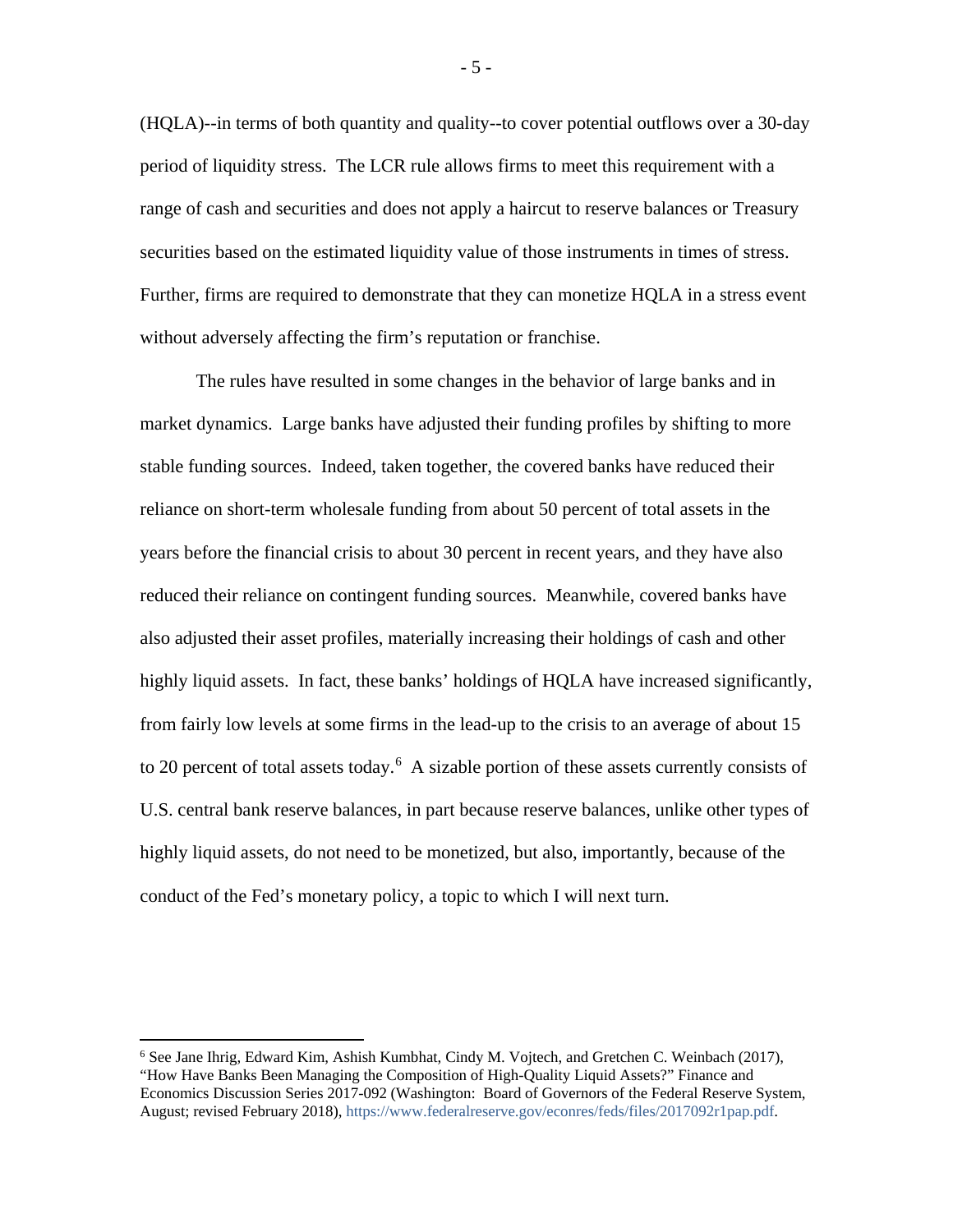## **How Does the LCR Interact with the Size of the Fed's Balance Sheet?**

- 6 -

With this backdrop, a relevant question for monetary policymakers is, what quantity of central bank reserve balances will banks likely want to hold, and, hence, how might the LCR affect banks' reserve demand and thereby the longer-run size of the Fed's balance sheet? Let me emphasize that policymakers have long been aware of the potential influence that regulations may have on reserve demand and thus the longer-run size of the Fed's balance sheet. And, of course, regulatory influences on banks' behavior, my focus today, is just one of many factors that could affect policymakers' decisions regarding the appropriate long-run size of the Fed's balance sheet.<sup>[7](#page-6-0)</sup> In particular, in augmenting its Policy Normalization Principles and Plans, the FOMC stated in June 2017 that it "currently anticipates reducing the quantity of reserve balances, over time, to a level appreciably below that seen in recent years but larger than before the financial crisis" and went on to note that "the level will reflect the banking system's demand for reserve balances and the Committee's decisions about how to implement monetary policy most efficiently and effectively in the future."<sup>[8](#page-6-1)</sup>

With that said, it is useful to begin by examining banks' current reserve holdings. Figure 1 plots the aggregate level of reserve balances in the U.S. banking system, starting well before the financial crisis. As you can see, the current level of reserves--at around

Normalization Principles and Plans," press release, June 14, paragraph 6,

<span id="page-6-0"></span> $<sup>7</sup>$  For example, a separate factor that is relevant for policymakers in this regard is the FOMC's choice of</sup> long-run framework for monetary policy implementation. For policymakers' discussions of this factor, see Board of Governors of the Federal Reserve System (2016), "Minutes of the Federal Open Market Committee, July 26-27, 2016," press release, August 17,

[https://www.federalreserve.gov/newsevents/pressreleases/monetary20160817a.htm;](https://www.federalreserve.gov/newsevents/pressreleases/monetary20160817a.htm) and Board of Governors of the Federal Reserve System (2016), "Minutes of the Federal Open Market Committee, November 1-2, 2016," press release, November 23,

<span id="page-6-1"></span>[https://www.federalreserve.gov/newsevents/pressreleases/monetary20161123a.htm.](https://www.federalreserve.gov/newsevents/pressreleases/monetary20161123a.htm)<br><sup>8</sup> See Board of Governors of the Federal Reserve System (2017), "FOMC Issues Addendum to the Policy

[https://www.federalreserve.gov/newsevents/pressreleases/monetary20170614c.htm.](https://www.federalreserve.gov/newsevents/pressreleases/monetary20170614c.htm)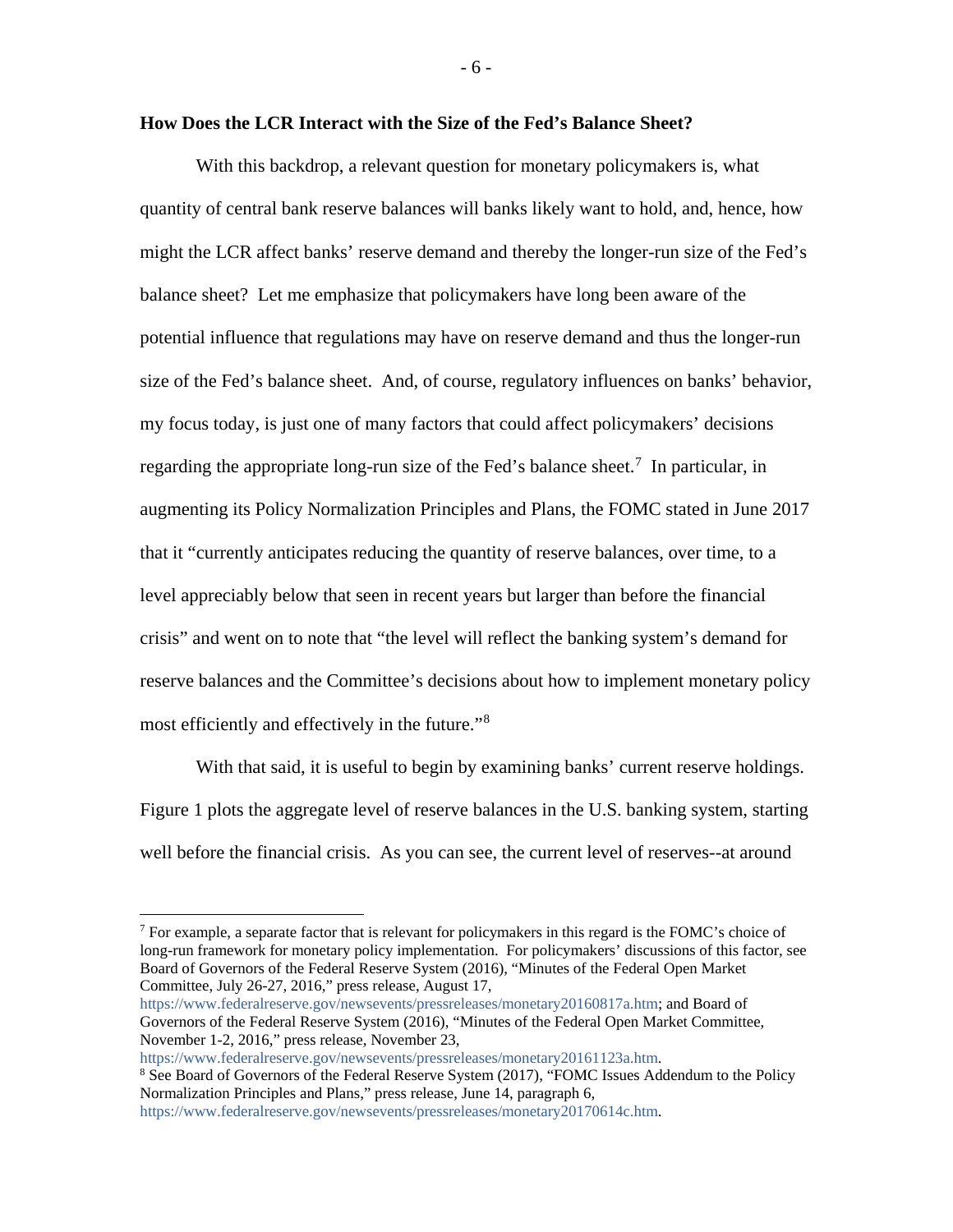\$2 trillion--is many orders of magnitude higher than the level that prevailed before the financial crisis, a result of the Fed's large-scale asset purchase programs or "quantitative easing." The vertical lines in the figure show key dates in the implementation of the LCR, including the initial Basel III international introduction of the regulation followed by its two-step introduction in the United States. A key takeaway from this figure is that the Fed was in the process of adding substantial quantities of reserve balances to the banking system while the LCR was being implemented--and these two changes largely happened simultaneously. As a result, banks, in aggregate, are currently using reserve balances to meet a significant portion of their LCR requirements. In addition, because these changes happened together, it is reasonable to conclude that the current environment is likely not very informative about banks' *underlying* demand for reserve balances.

But now the situation is changing, albeit very slowly. Last October, the Fed began to gradually and predictably reduce the size of its balance sheet.<sup>[9](#page-7-0)</sup> The Fed is doing so by reinvesting the principal payments it receives on its securities holdings only to the extent that they exceed gradually increasing caps--that is, the Fed is allowing securities to roll off its portfolio each month up to a specific maximum amount. This policy is also reducing reserve balances. So far, after the first seven months of the program, the Fed has shed about \$120 billion of its securities holdings, which is a fairly modest amount when compared with the remaining size of its balance sheet. Consequently, the level of reserves in the banking system is still quite abundant.

- 7 -

<span id="page-7-0"></span><sup>&</sup>lt;sup>9</sup> The FOMC announced this change to its balance sheet policy in its September 2017 postmeeting statement; see Board of Governors of the Federal Reserve System (2017), "Federal Reserve Issues FOMC Statement," press release, September 20,

[https://www.federalreserve.gov/newsevents/pressreleases/monetary20170920a.htm.](https://www.federalreserve.gov/newsevents/pressreleases/monetary20170920a.htm)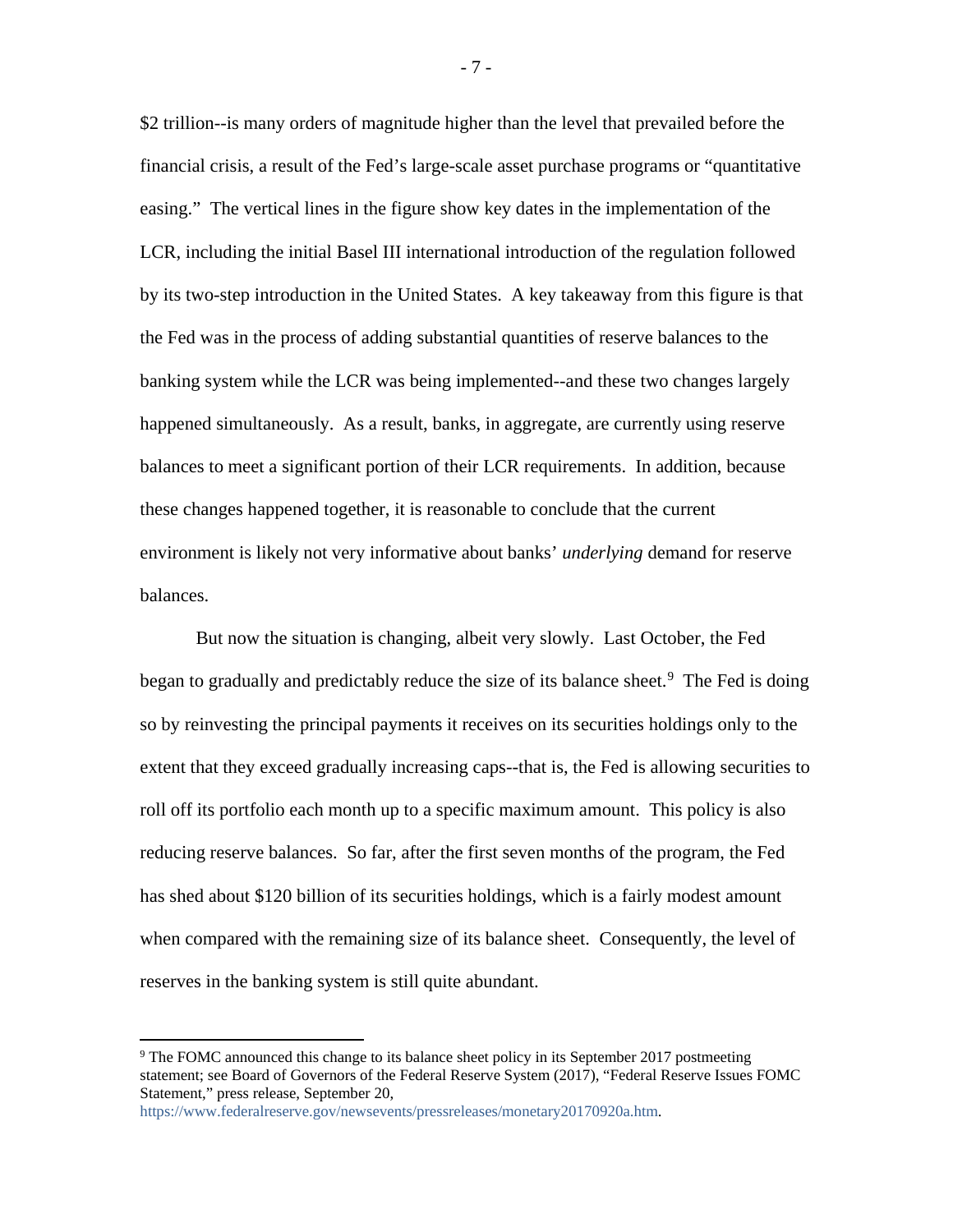So, how many more reserve balances can be drained, and how small will the Fed's balance sheet get? Let me emphasize that this question is highly speculative--we have not decided *ex ante* the desired long-run size of the Fed's balance sheet, nor, as I noted earlier, do we have a definitive handle on banks' long-run demand for reserve balances. Indeed, the FOMC has said that it "expects to learn more about the underlying demand for reserves during the process of balance sheet normalization."<sup>[10](#page-8-0)</sup> Nonetheless, let me spend a little time reflecting on this challenging question.

How banks respond to the Fed's reduction in reserve balances could, in theory, take a few different forms. One could envision that as the Fed reduces its securities holdings, a large share of which consists of Treasury securities, banks would easily replace any reduction in reserve balances with Treasury holdings, thereby keeping their LCRs roughly unchanged. According to this line of thought, because central bank reserve balances and Treasury securities are treated identically by the LCR, banks should be largely indifferent to holding either asset to meet the regulation. In that case, the reduction in reserves and corresponding increase in Treasury holdings might occur with relatively little adjustment in their relative rates of return.

Alternatively, one could argue that banks may have particular preferences about the composition of their liquid assets. And since banks are profit-maximizing entities, they will likely compare rates of return across various HQLA-eligible assets in determining how many reserves to hold. If relative asset returns are a key driver of reserve demand, then interest rates across various types of HQLA will adjust on an

<span id="page-8-0"></span><sup>&</sup>lt;sup>10</sup> See Board of Governors, "FOMC Issues Addendum," paragraph 6, in note 7.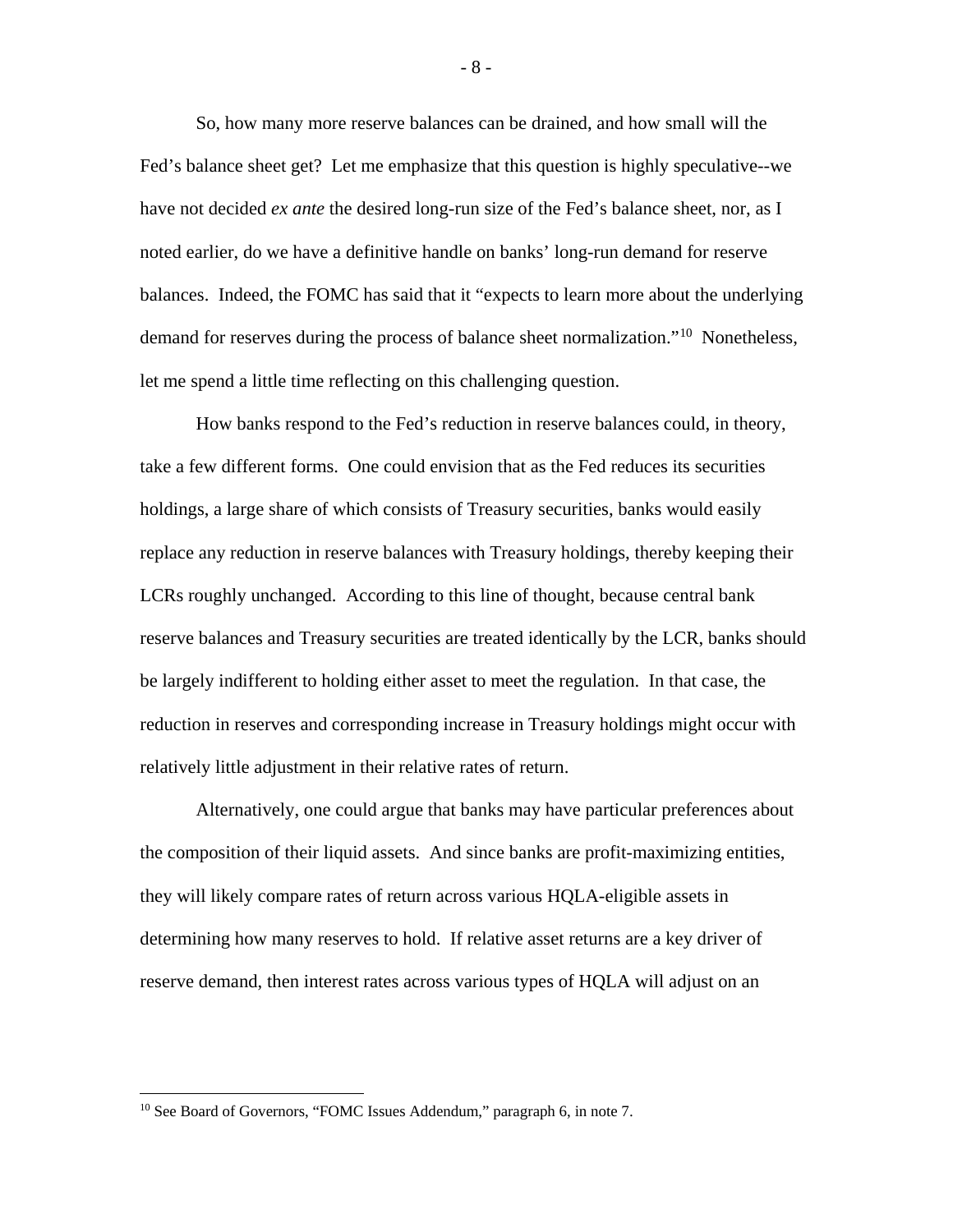ongoing basis until banks are satisfied holding the aggregate quantity of reserves that is available.

Recent research by the Board staff shows that banks currently display a significant degree of heterogeneity in their approaches to meeting their LCR requirements, including in their chosen volumes of reserve balances.<sup>11</sup> Figure 2 shows a subset of this research to illustrate this point. The top and bottom panels represent estimates of how two large banks have been meeting their HQLA requirements over time. In each panel, the blue portions of the bars denote the share of HQLA met by reserve balances, while the red, yellow, and brown slices of the bars represent the share met by Treasury securities, agency mortgage-backed securities, and other HQLA-eligible assets, respectively. Despite holding roughly similarly amounts of HQLA, the two banks exhibit very different HQLA compositions, with the bank depicted in the top panel consistently holding a much larger share of HQLA in the form of reserve balances than the bank shown in the bottom panel. This finding suggests that there likely is no single "representative bank" behavioral model that can capture all we might want to know about banks' demand for central bank reserve balances.

Some of the differences we see in bank behavior likely relate to banks' individual liquidity needs and preferences. Indeed, banks manage their balance sheets in part by taking into account their internal liquidity targets, which are determined by the interaction between the specific needs of their various business lines and bank management's preferences. In any case, this picture illustrates the complexities that are

- 9 -

<span id="page-9-0"></span><sup>&</sup>lt;sup>11</sup> See Ihrig and others, "Managing the Composition of High-Quality Liquid Assets," in note 5.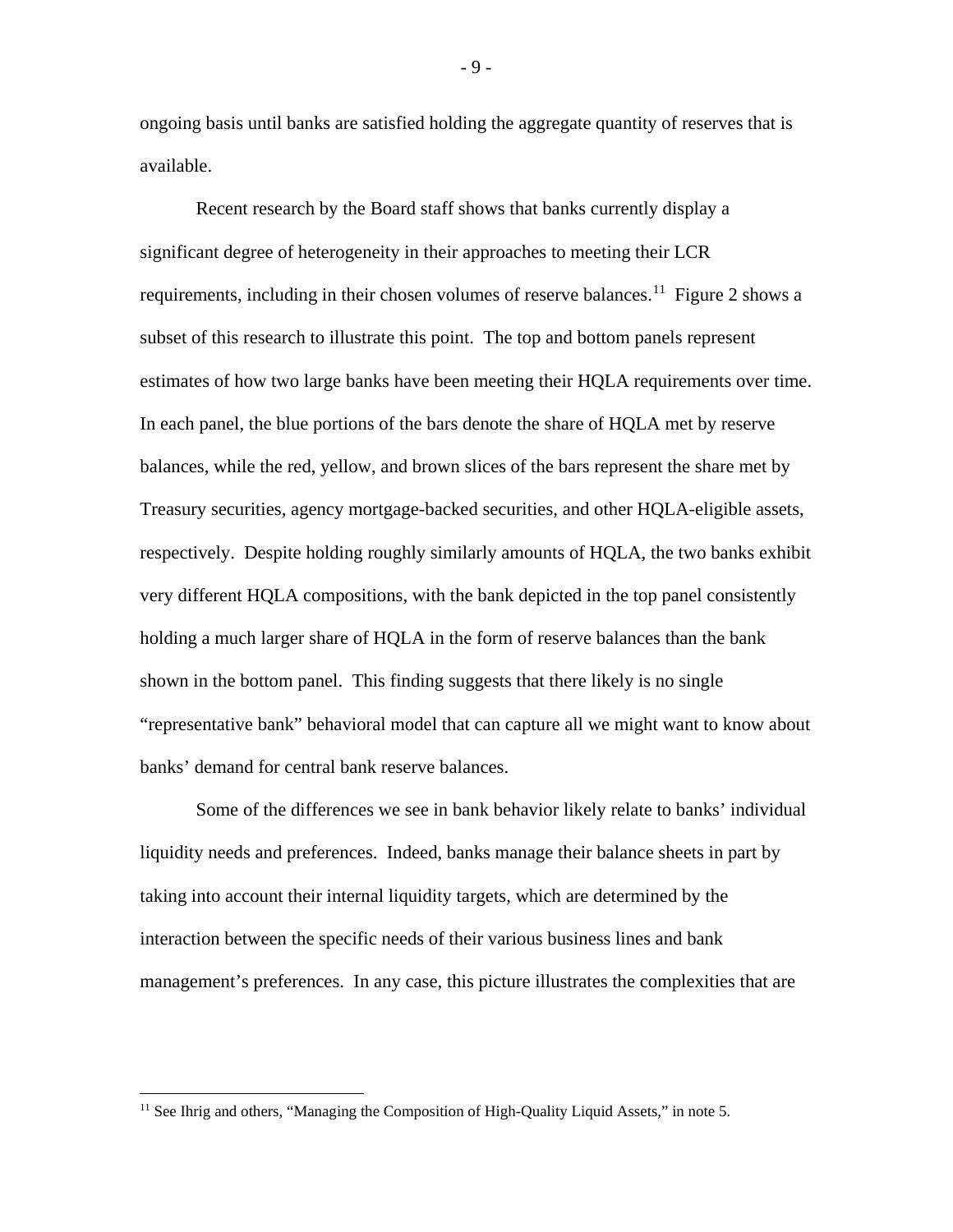inherent in understanding banks' underlying demand for reserve balances, a topic for which more research would be quite valuable to policymakers.

So, what does this finding say about the longer-run level of reserve balances demanded by banks? The answer is that there is a large degree of uncertainty. In fact, the Federal Reserve Bank of New York surveyed primary dealers and market participants last December to solicit their views about the level of reserves they expect to prevail in  $2025$ <sup>12</sup> A few features of the survey responses stand out. All respondents thought that the longer-run level of reserve balances would be substantially *lower* than the current level of more than \$2 trillion. In addition, there appeared to be a widely held view that the longer-run level of reserves will be significantly *above* the level that prevailed before the financial crisis. But even so, the respondents did not agree about what that longer-run level will be, with about half expecting a level ranging between \$400 billion and \$750 billion.

It is also important to point out that the Fed's balance sheet will remain larger than it was before the crisis even after abstracting from the issue of banks' longer-run demand for reserve balances. The reason is that the ultimate size of the Fed's balance sheet also depends on developments across a broader set of Fed liabilities. One such liability is the outstanding amount of Federal Reserve notes in circulation--that is, paper money--which has doubled over the past decade to a volume of more than \$1.6 trillion, growing at a rate that generally reflects the pace of expansion of economic activity in nominal terms. When I left my position in the Bush Treasury in 2006, by contrast, the

<span id="page-10-0"></span><sup>&</sup>lt;sup>12</sup> The December 2017 Survey of Primary Dealers is available on the Federal Reserve Bank of New York's website at [https://www.newyorkfed.org/medialibrary/media/markets/survey/2017/dec-2017-spd-results.pdf.](https://www.newyorkfed.org/medialibrary/media/markets/survey/2017/dec-2017-spd-results.pdf)  The December 2017 Survey of Market Participants is available at

[https://www.newyorkfed.org/medialibrary/media/markets/survey/2017/dec-2017-smp-results.pdf.](https://www.newyorkfed.org/medialibrary/media/markets/survey/2017/dec-2017-spd-results.pdf)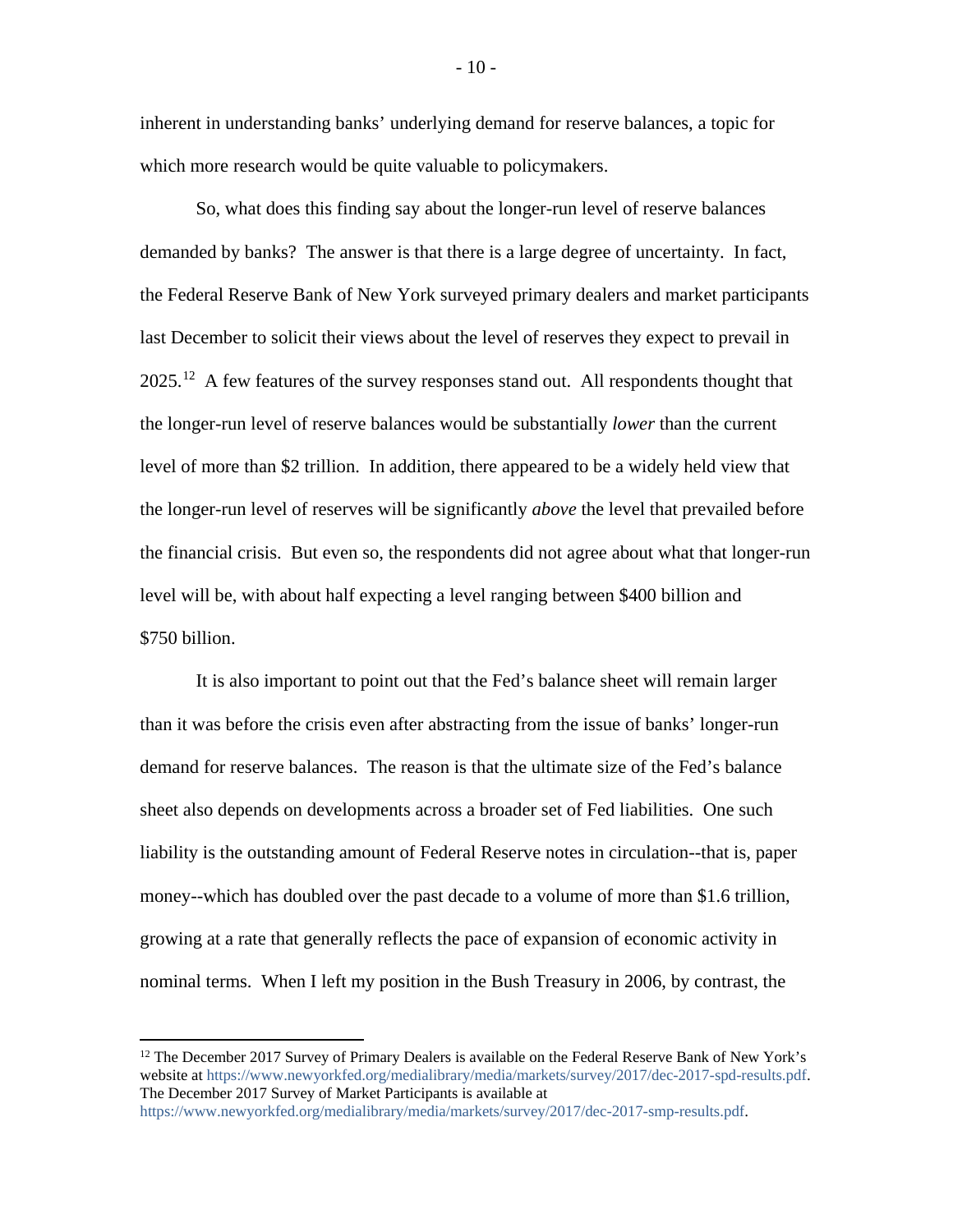total amount of paper currency outstanding was not quite \$800 billion. Other nonreserve liabilities have also grown since the crisis, including the Treasury Department's account at the Fed, known as the Treasury's General Account. Recent growth in such items means that the longer-run size of the Fed's balance sheet will be noticeably larger than before the crisis regardless of the volume of reserve balances that might ultimately prevail.

Putting the various pieces together, figure 3 illustrates how the overall size of the Fed's balance sheet may evolve. Given the uncertainties I have described, I have chosen to show three different scenarios, drawn from the most recent annual report released by the Federal Reserve Bank of New York, which was published last month.<sup>13</sup> These scenarios highlight the degree to which the longer-run size of the Fed's domestic securities portfolio--also known as the System Open Market Account, or SOMA, which accounts for the vast majority of the Fed's assets--will be affected by choices about the future level of reserve balances and the evolution of nonreserve liabilities. The assumptions underlying the scenarios are based on the distribution of responses from the surveys I described earlier, as those surveys also asked respondents to forecast the likely longer-run levels of several liabilities on the Fed's balance sheet other than reserves. The "median" scenario, represented by the red (middle) line in the figure, is based on the 50<sup>th</sup> percentile of survey responses, while the "larger" and the "smaller" scenarios, denoted by the gold dashed (top) and blue dotted (bottom) lines, are based on the 75th and 25th percentiles, respectively.

<span id="page-11-0"></span> <sup>13</sup> See Federal Reserve Bank of New York (2018), *Open Market Operations during 2017* (New York: FRBNY, April), available at [https://www.newyorkfed.org/markets/annual\\_reports.html.](https://www.newyorkfed.org/markets/annual_reports.html) Among other things, the report reviews the conduct of open market operations and other developments that influenced the System Open Market Account of the Federal Reserve in 2017.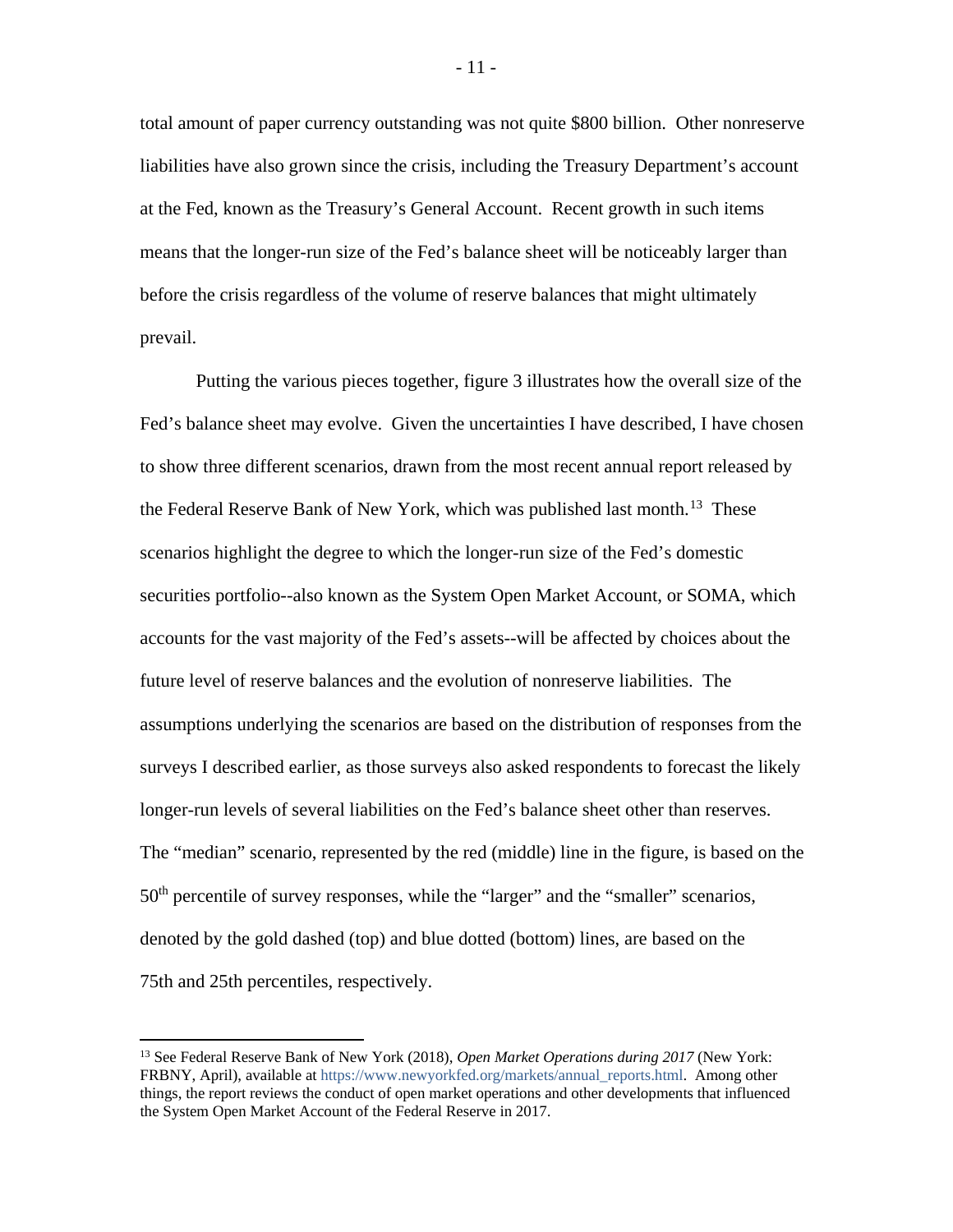The figure illustrates that the Fed's securities holdings are projected to decline about \$400 billion this year and another \$460 billion next year as Treasury and agency securities continue to roll off gradually from the Fed's portfolio. The kink in each curve captures what the FOMC has referred to as the point of "normalization" of the size of the Fed's balance sheet--that is, the point at which the balance sheet will begin to expand again to support the underlying growth in liabilities items such as Federal Reserve notes in circulation. All else being equal, greater longer-run demand for currency, reserve balances, or other liabilities implies an earlier timing of balance sheet normalization and a higher longer-run size of the balance sheet, as illustrated by the top line. And the converse--smaller demand for these liabilities and a later timing of normalization, illustrated by the bottom line--is also possible. In the three scenarios shown, the size of the Fed's securities portfolio normalizes sometime between 2020 and 2022. That is quite a range of time, so as the balance sheet normalization program continues, the Fed will be closely monitoring developments for clues about banks' underlying demand for reserves.

What will the Fed be monitoring as reserves are drained and the balance sheet shrinks? I would first like to emphasize that the Fed regularly monitors financial markets for a number of reasons, so I do not mean to imply that we will be doing anything that is very much different for our normal practice. As reserves continue to be drained, we will want to gauge how banks are managing their balance sheets in continuing to meet their LCRs, watching in particular how the distribution of reserve balances across the banking system evolves as well as monitoring any large-scale changes in banks' holdings of other HQLA-eligible assets, including Treasury securities and agency mortgage-backed securities.

- 12 -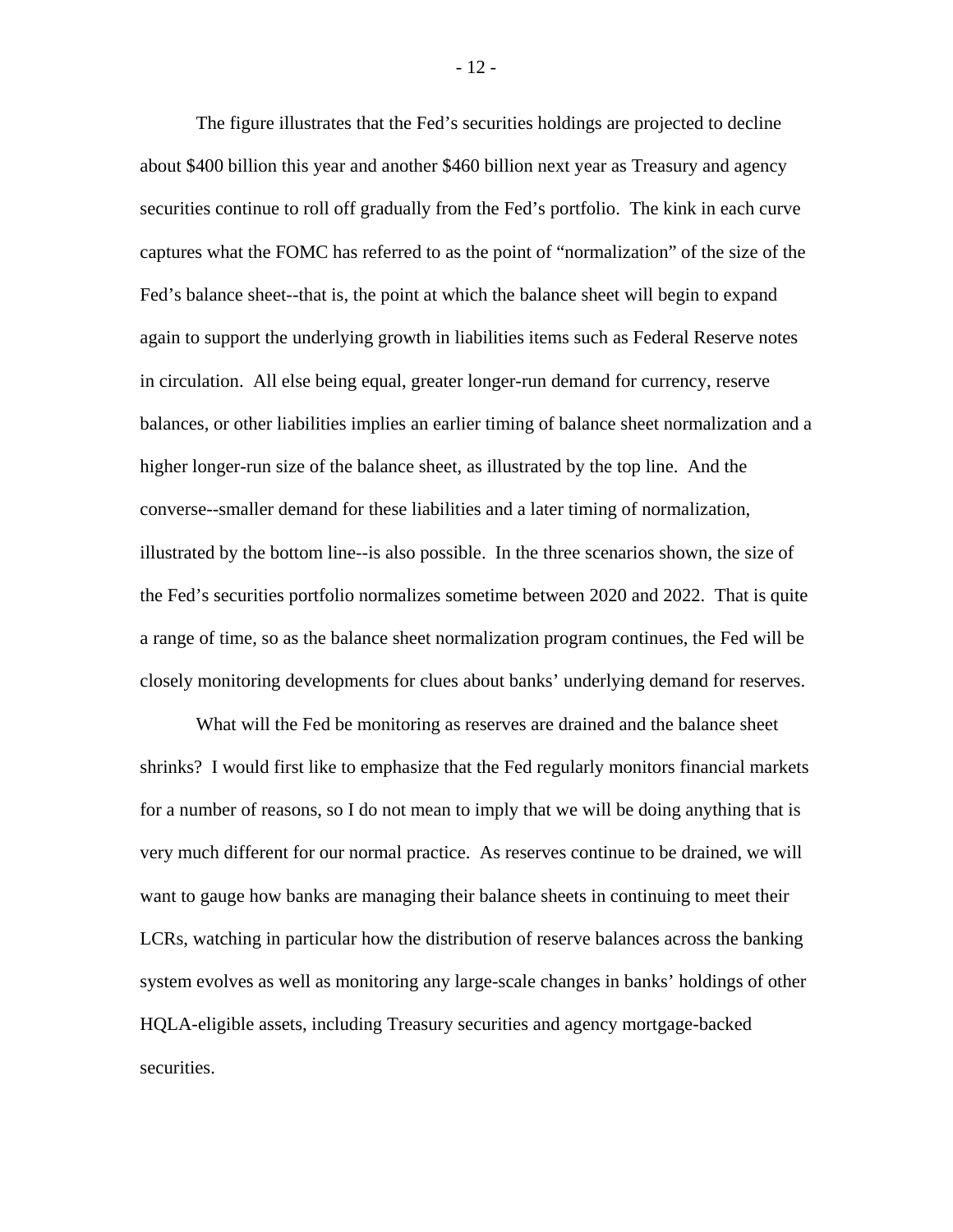And on the liabilities side of banks' books, we will be keeping our eye on both the volume and the composition of deposits, as there are reasons why banks may take steps, over time, to hold onto certain types of deposits more than others. In particular, retail deposits may be especially desired by banks going forward because they receive the most favorable treatment under the LCR and also tend to be relatively low cost.

Retail deposits have grown quite a bit since the crisis, especially in light of the prolonged period of broad-based low interest rates and accommodative monetary policy, limiting the need for banks to compete for this most stable form of deposits. However, the combination of rising interest rates and the Fed's shrinking balance sheet, together with banks' ongoing need to meet the LCR, may alter these competitive dynamics.

Of course, importantly, deposits will not necessarily decline one-for-one with reserve balances as the Fed's balance sheet shrinks. The overall effects of the decline in the Fed's balance sheet will depend both on who ultimately ends up holding the securities in place of the Fed and on the full range of portfolio adjustments that other economic agents ultimately make as a result.<sup>14</sup>

We will also be monitoring movements in interest rates. In part, we will be tracking how the yields and spreads on the various assets that banks use to meet their LCR requirements evolve. For example, to the extent that some banks will wish to keep meeting a significant portion of their LCR requirements with reserves, the reduction in the Fed's balance sheet and the associated drop in aggregate reserves could eventually result in some upward pressure on the effective federal funds rate and on yields of

- 13 -

<span id="page-13-0"></span><sup>&</sup>lt;sup>14</sup> For a discussion of the overall effects of the decline in the Fed's balance sheet, see Jane Ihrig, Lawrence Mize, and Gretchen C. Weinbach (2017), "How Does the Fed Adjust Its Securities Holdings and Who Is Affected?" Finance and Economics Discussion Series 2017-099 (Washington: Board of Governors of the Federal Reserve System, September), [https://www.federalreserve.gov/econres/feds/files/2017099pap.pdf.](https://www.federalreserve.gov/econres/feds/files/2017099pap.pdf)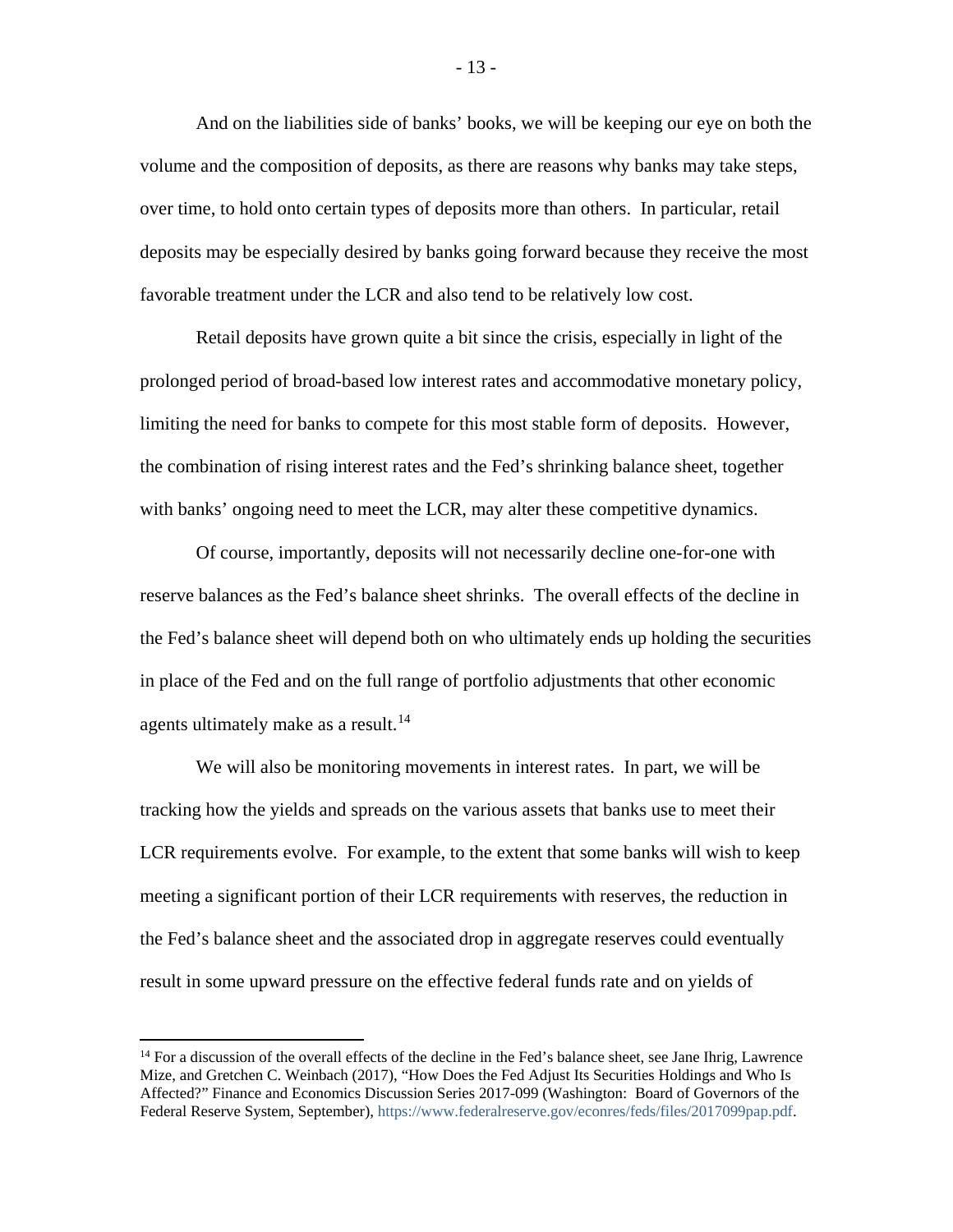Treasury securities. This situation could occur if some banks eventually find that they are holding fewer reserves than desired at a given constellation of interest rates and, in response, begin to bid for more federal funds while selling Treasury securities or other assets. Interest rates will adjust up until banks are indifferent with regard to holding the relatively smaller volume of reserves available in the banking system.

Overall, we will be monitoring to make sure that the level of reserves the Fed supplies to the banking sector, which influences the composition of assets and liabilities on banks' balance sheets as well as market interest rates, provides the desired stance of monetary policy to achieve our dual mandate of maximum employment and stable prices. Of course, we will need to be very careful to understand the precise factors that underlie any significant movements in these areas, because factors that are unrelated to the Fed's balance sheet policies might also cause such adjustments.

## **Conclusion**

To conclude, I would like to reemphasize that I have touched on some highly uncertain issues today--issues that, I would like to stress again, have not been decided by the FOMC. One such issue that closely relates to my remarks today, and one I believe the upcoming panel will likely address, is which policy implementation framework the Fed should use in the long run. That is, broadly speaking, should the Fed continue to use an operational framework that is characterized by having relatively abundant reserves and operate in what is termed a "floor regime," or should it use one in which the supply of reserves is managed so that it is much closer to banks' underlying demand for reserves as in a "corridor regime"?